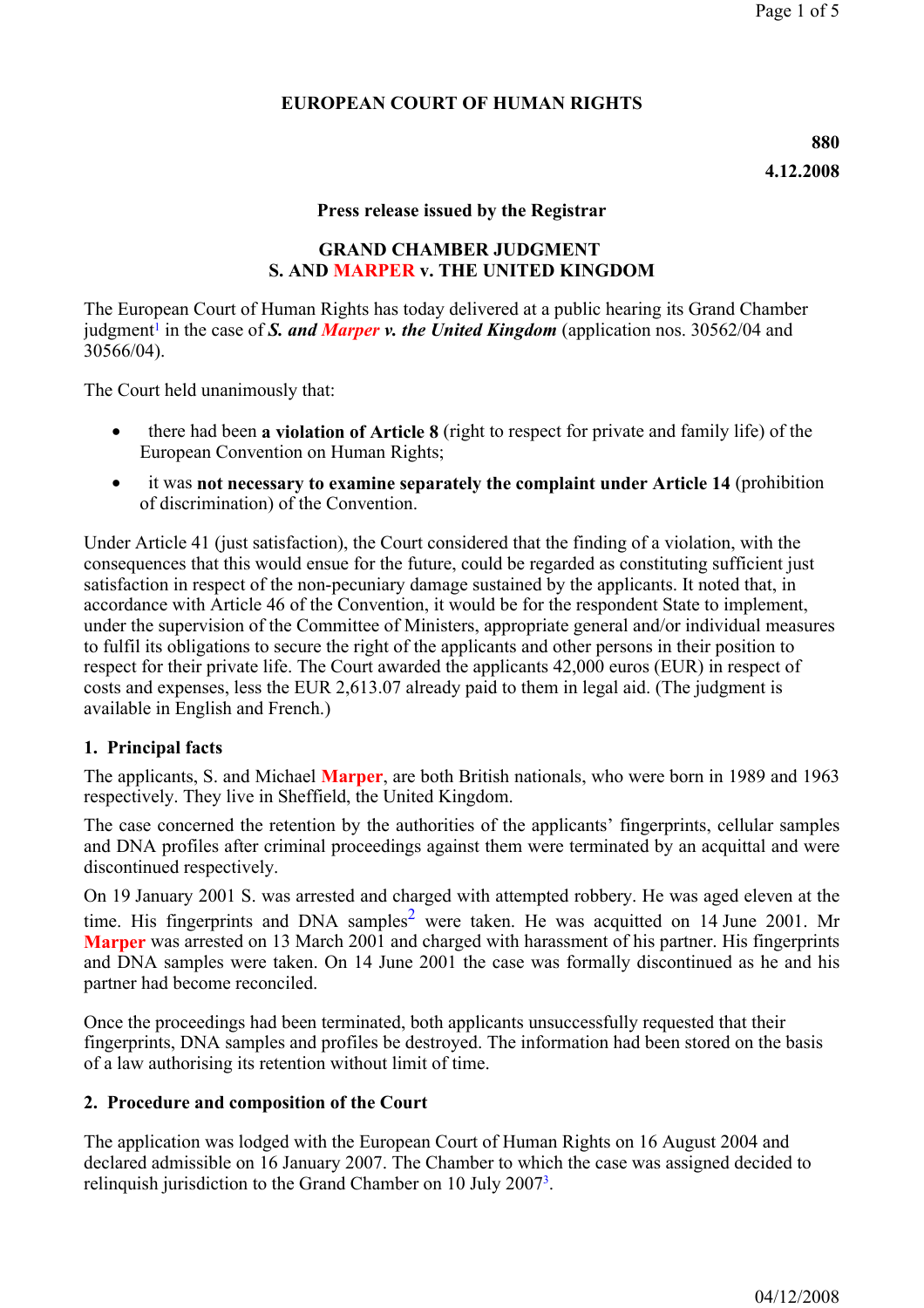The National Council for Civil Liberties and Privacy International were granted leave to intervene in the written procedure before the Grand Chamber.

A public hearing took place in the Human Rights building, Strasbourg, on 27 February 2008.

The judgment was given by the Grand Chamber of 17 judges, composed as follows:

Jean-Paul **Costa** (France), *President*, Christos **Rozakis** (Greece), Nicolas **Bratza** (United Kingdom), Peer **Lorenzen** (Denmark), Françoise **Tulkens** (Belgium), Josep **Casadevall** (Andorra), Giovanni **Bonello** (Malta) Corneliu **Bîrsan** (Romania), Nina **Vajić** (Croatia), Anatoly **Kovler** (Russia), Stanislav **Pavlovschi** (Moldova), Egbert **Myjer** (Netherlands), Danutė **Jočienė** (Lithuania), Ján **Šikuta** (Slovakia), Mark **Villiger** (Switzerland)4, Päivi **Hirvelä** (Finland), Ledi **Bianku** (Albania), *judges*,

and also Michael **O'Boyle**, *Deputy Registrar*.

## **3. Summary of the judgment**<sup>5</sup>

## **Complaints**

The applicants complained under Articles 8 and 14 of the Convention about the retention by the authorities of their fingerprints, cellular samples and DNA profiles after their acquittal or discharge.

# **Decision of the Court**

## Article 8

The Court noted that cellular samples contained much sensitive information about an individual, including information about his or her health. In addition, samples contained a unique genetic code of great relevance to both the individual concerned and his or her relatives. Given the nature and the amount of personal information contained in cellular samples, their retention *per se* had to be regarded as interfering with the right to respect for the private lives of the individuals concerned.

In the Court's view, the capacity of DNA profiles to provide a means of identifying genetic relationships between individuals was in itself sufficient to conclude that their retention interfered with the right to the private life of those individuals. The possibility created by DNA profiles for drawing inferences about ethnic origin made their retention all the more sensitive and susceptible of affecting the right to private life.

The Court concluded that the retention of both cellular samples and DNA profiles amounted to an interference with the applicants' right to respect for their private lives, within the meaning of Article 8 § 1 of the Convention.

The applicants' fingerprints were taken in the context of criminal proceedings and subsequently recorded on a nationwide database with the aim of being permanently kept and regularly processed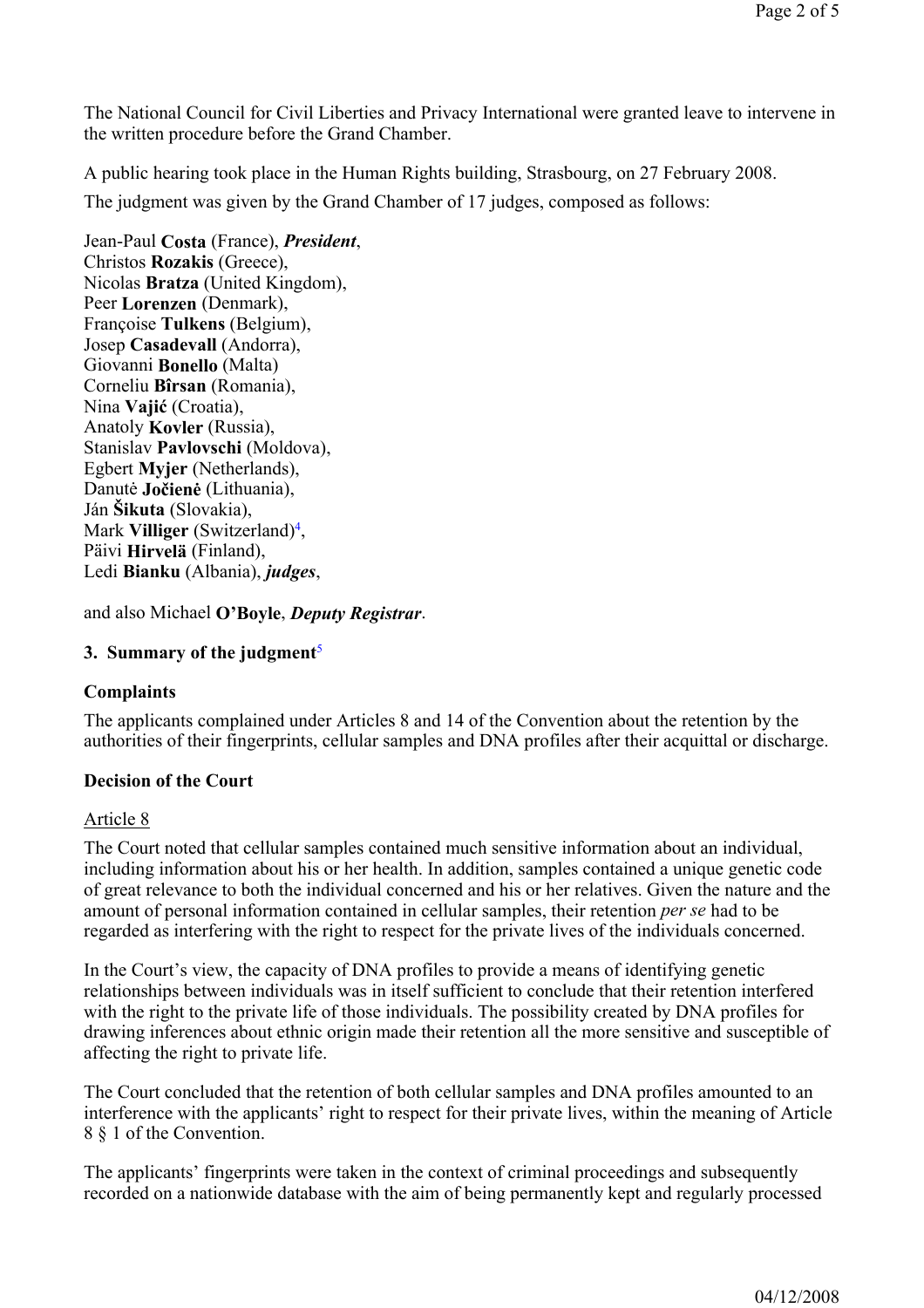by automated means for criminal-identification purposes. It was accepted that, because of the information they contain, the retention of cellular samples and DNA profiles had a more important impact on private life than the retention of fingerprints. However, the Court considered that fingerprints contain unique information about the individual concerned and their retention without his or her consent cannot be regarded as neutral or insignificant. The retention of fingerprints may thus in itself give rise to important private-life concerns and accordingly constituted an interference with the right to respect for private life.

The Court noted that, under section 64 of the 1984 Act, the fingerprints or samples taken from a person in connection with the investigation of an offence could be retained after they had fulfilled the purposes for which they were taken. The retention of the applicants' fingerprint, biological samples and DNA profiles thus had a clear basis in the domestic law.

At the same time, Section 64 was far less precise as to the conditions attached to and arrangements for the storing and use of this personal information.

The Court reiterated that, in this context, it was essential to have clear, detailed rules governing the scope and application of measures, as well as minimum safeguards. However, in view of its analysis and conclusions as to whether the interference was necessary in a democratic society, the Court did not find it necessary to decide whether the wording of section 64 met the "quality of law" requirements within the meaning of Article 8 § 2 of the Convention.

The Court accepted that the retention of fingerprint and DNA information pursued a legitimate purpose, namely the detection, and therefore, prevention of crime.

The Court noted that fingerprints, DNA profiles and cellular samples constituted personal data within the meaning of the Council of Europe Convention of 1981 for the protection of individuals with regard to automatic processing of personal data.

The Court indicated that the domestic law had to afford appropriate safeguards to prevent any such use of personal data as could be inconsistent with the guarantees of Article 8 of the Convention. The Court added that the need for such safeguards was all the greater where the protection of personal data undergoing automatic processing was concerned, not least when such data were used for police purposes.

The interests of the individuals concerned and the community as a whole in protecting personal data, including fingerprint and DNA information, could be outweighed by the legitimate interest in the prevention of crime (the Court referred to Article 9 of the Data Protection Convention). However, the intrinsically private character of this information required the Court to exercise careful scrutiny of any State measure authorising its retention and use by the authorities without the consent of the person concerned.

The issue to be considered by the Court in this case was whether the retention of the fingerprint and DNA data of the applicants, as persons who had been suspected, but not convicted, of certain criminal offences, was necessary in a democratic society.

The Court took due account of the core principles of the relevant instruments of the Council of Europe and the law and practice of the other Contracting States, according to which retention of data was to be proportionate in relation to the purpose of collection and limited in time. These principles had been consistently applied by the Contracting States in the police sector, in accordance with the 1981 Data Protection Convention and subsequent Recommendations by the Committee of Ministers of the Council of Europe.

As regards, more particularly, cellular samples, most of the Contracting States allowed these materials to be taken in criminal proceedings only from individuals suspected of having committed offences of a certain minimum gravity. In the great majority of the Contracting States with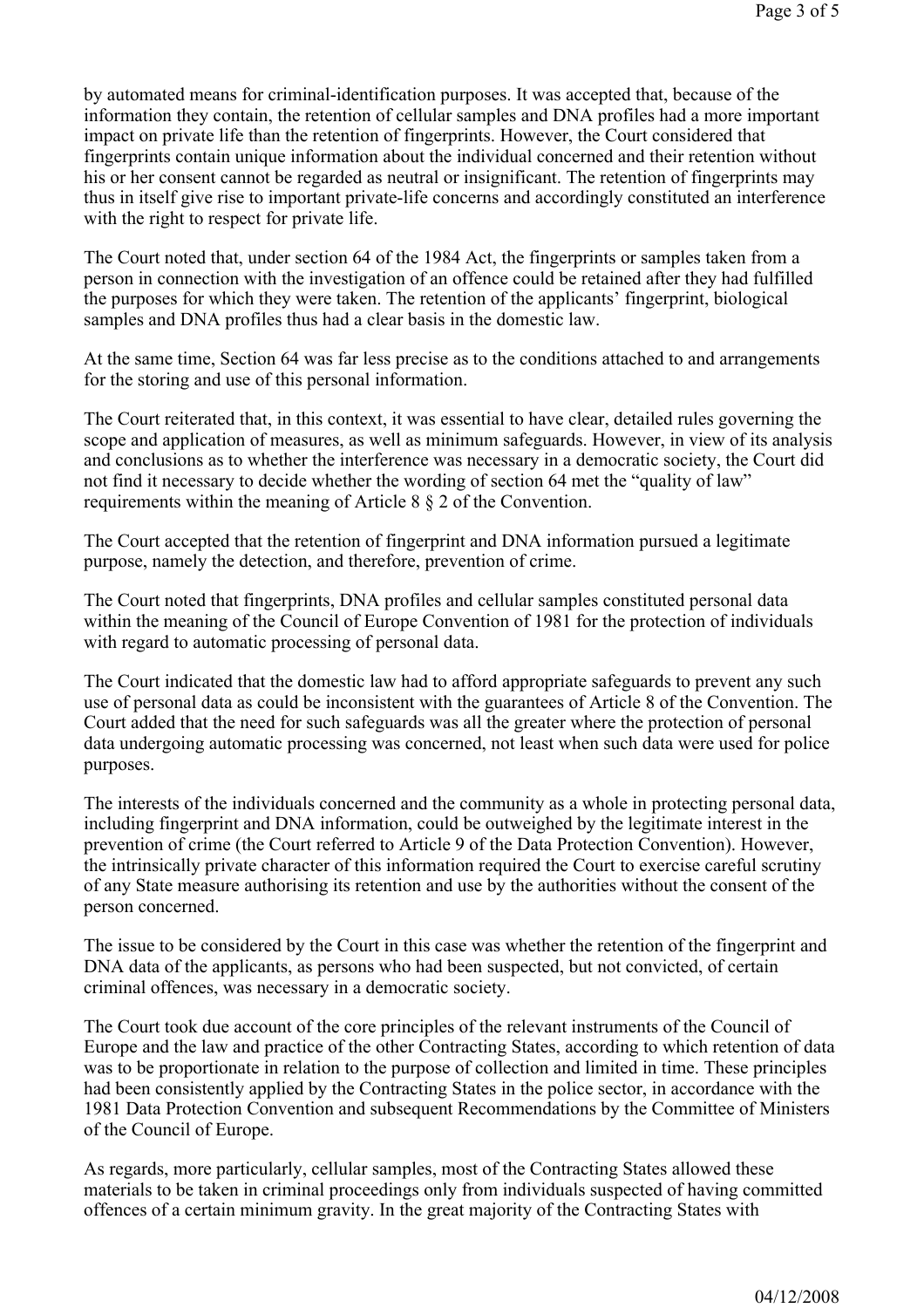functioning DNA databases, samples and DNA profiles derived from those samples were required to be removed or destroyed either immediately or within a certain limited time after acquittal or discharge. A restricted number of exceptions to this principle were allowed by some Contracting States.

The Court noted that England, Wales and Northern Ireland appeared to be the only jurisdictions within the Council of Europe to allow the indefinite retention of fingerprint and DNA material of any person of any age suspected of any recordable offence.

It observed that the protection afforded by Article 8 of the Convention would be unacceptably weakened if the use of modern scientific techniques in the criminal-justice system were allowed at any cost and without carefully balancing the potential benefits of the extensive use of such techniques against important private-life interests. Any State claiming a pioneer role in the development of new technologies bore special responsibility for striking the right balance in this regard.

The Court was struck by the blanket and indiscriminate nature of the power of retention in England and Wales. In particular, the data in question could be retained irrespective of the nature or gravity of the offence with which the individual was originally suspected or of the age of the suspected offender; the retention was not time-limited; and there existed only limited possibilities for an acquitted individual to have the data removed from the nationwide database or to have the materials destroyed.

The Court expressed a particular concern at the risk of stigmatisation, stemming from the fact that persons in the position of the applicants, who had not been convicted of any offence and were entitled to the presumption of innocence, were treated in the same way as convicted persons. It was true that the retention of the applicants' private data could not be equated with the voicing of suspicions. Nonetheless, their perception that they were not being treated as innocent was heightened by the fact that their data were retained indefinitely in the same way as the data of convicted persons, while the data of those who had never been suspected of an offence were required to be destroyed.

The Court further considered that the retention of unconvicted persons' data could be especially harmful in the case of minors such as the first applicant, given their special situation and the importance of their development and integration in society. It considered that particular attention had to be paid to the protection of juveniles from any detriment that could result from the retention by the authorities of their private data following acquittals of a criminal offence.

In conclusion, the Court found that the blanket and indiscriminate nature of the powers of retention of the fingerprints, cellular samples and DNA profiles of persons suspected but not convicted of offences, as applied in the case of the present applicants, failed to strike a fair balance between the competing public and private interests, and that the respondent State had overstepped any acceptable margin of appreciation in this regard. Accordingly, the retention in question constituted a disproportionate interference with the applicants' right to respect for private life and could not be regarded as necessary in a democratic society. The Court concluded unanimously that there had been a violation of Article 8 in this case.

## Article 14 in conjunction with Article 8

In the light of the reasoning that led to its conclusion under Article 8 above, the Court considered unanimously that it was not necessary to examine separately the complaint under Article 14.

\*\*\*

The Court's judgments are accessible on its Internet site (http://www.echr.coe.int).